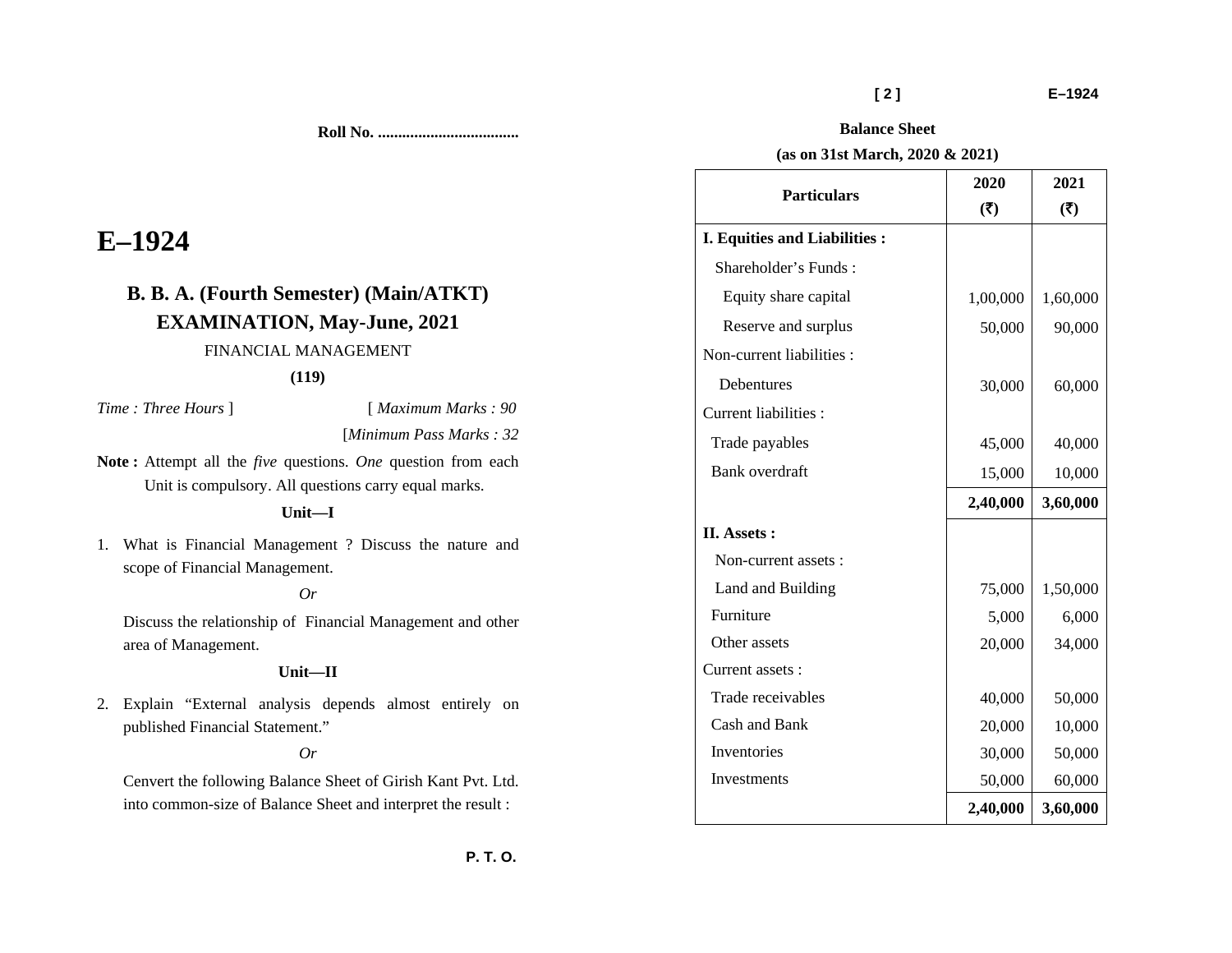3.

|    | <b>Particulars</b>               | <b>Amount</b><br>(5) |
|----|----------------------------------|----------------------|
| I. | <b>Equities and Liabilities:</b> |                      |
|    | Shareholder's Funds:             |                      |
|    | <b>Equity Share Capital</b>      | 5,00,000             |
|    | Non-current liabilities :        |                      |
|    | <b>Debentures</b>                | 1,00,000             |
|    | <b>Current liabilities:</b>      |                      |
|    | Trade payables                   | 50,000               |
|    |                                  | 6,50,000             |
| Π. | Assets:                          |                      |
|    | Non-current assets               | 4,50,000             |
|    | Current assets:                  |                      |
|    | Trade receivables                | 70,000               |
|    | Cash and Bank                    | 30,000               |
|    | Inventories                      | 1,00,000             |
|    |                                  | 6,50,000             |

Sale for the year amounted  $\bar{\tau}$  8,00,000. Calculate the following ratios :

(a) Total Assets Turnover

#### **[ 4 ] E–1924**

- (b) Fixed or non-current Assets Turnover
- (c) Current Assets Turnover
- (d) Working Capital Turnover

### *Or*

What ratios would you use to measure :

- (i) Profitability
- (ii) Liquidity
- (iii) Solvency of concern ?
- Give formulae for computing these ratios.

#### **Unit—IV**

4. What are the causes for changes in working capital forecasting ? How can these changes be shown ?

*Or* 

What is working capital management ? Explain the types of working capital management.

#### **Unit—V**

5. "Capital budgeting in long-term planning for making and financing proposed capital outlays." Explain, what are the limitations of capital budgeting.

#### *Or*

A company is considering to purchase a machine. Two machines are available X and Y costing  $\bar{\tau}$  50,000. Earning after taxation are exopected to be as follows :

| Year | Machine X $(\bar{\zeta})$ | Machine Y $(\bar{\zeta})$ |
|------|---------------------------|---------------------------|
|      | 15,000                    | 5,000                     |
| 2    | 20,000                    | 15,000                    |
| 3    | 25,000                    | 20,000                    |
|      | 15,000                    | 30,000                    |
| 5    | 10,000                    | 20,000                    |